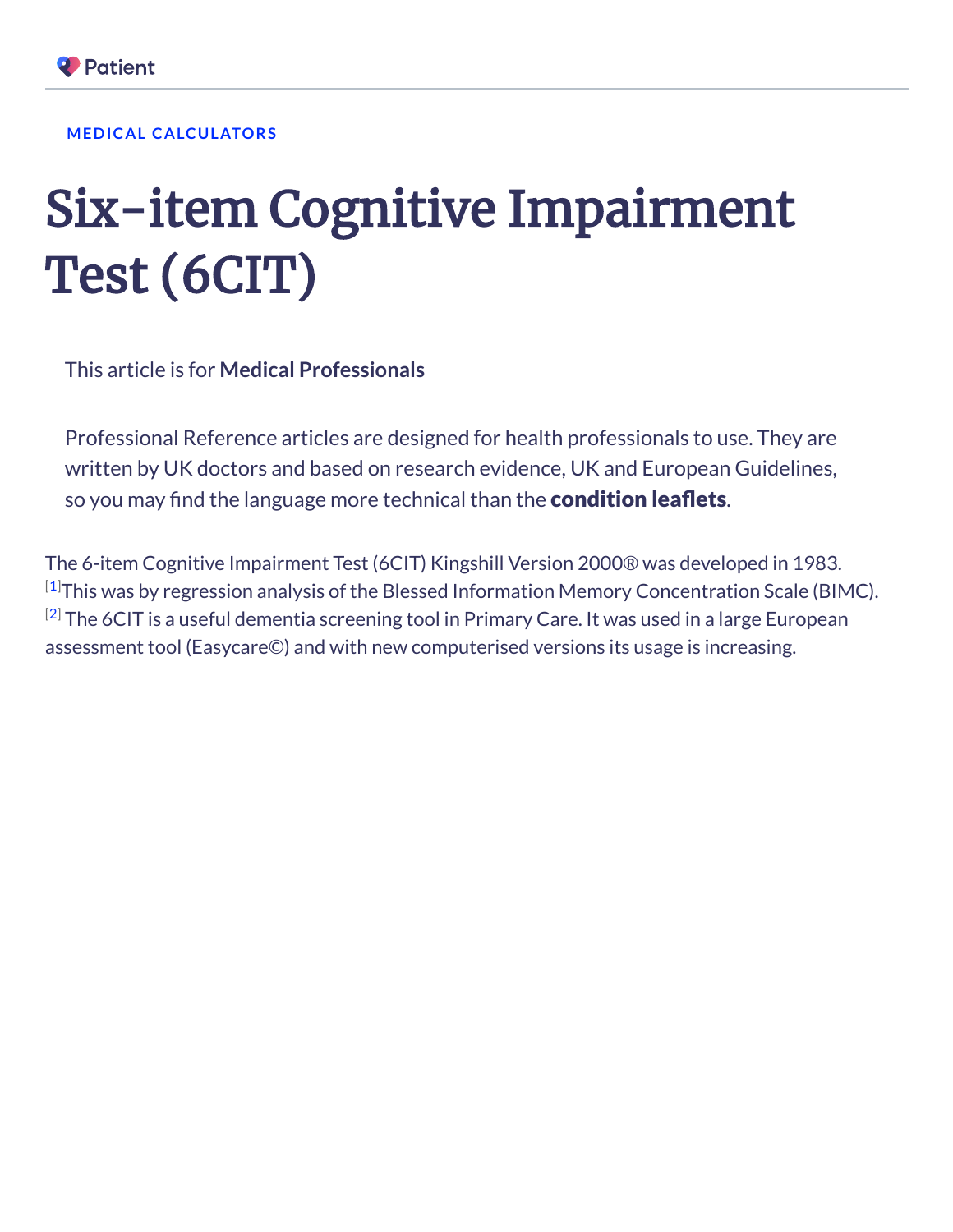| Six-item Cognitive Impairment Test (6CIT) - Kingshill Version 2000                                              |                                                                                                                                        |
|-----------------------------------------------------------------------------------------------------------------|----------------------------------------------------------------------------------------------------------------------------------------|
| 1. What year is it?                                                                                             | Correct - 0 points<br>Incorrect - 4 points                                                                                             |
| 2. What month is it?                                                                                            | Correct - 0 points<br>Incorrect - 3 points                                                                                             |
| 3. Give the patient an address phrase to remember with 5 components -<br>eg: John, Smith, 42, High St, Bedford. |                                                                                                                                        |
| 4. About what time is it (within one hour)?                                                                     | Correct - 0 points<br>Incorrect - 3 points                                                                                             |
| 5. Count backwards from 20-1.                                                                                   | Correct - 0 points<br>1 error - 2 points<br>More than one error - 4 points                                                             |
| 6. Say the months of the year in reverse.                                                                       | Correct - 0 points<br>1 error - 2 points<br>More than one error - 4 points                                                             |
| 7. Repeat address phrase.                                                                                       | Correct - 0 points<br>1 error - 2 points<br>2 errors - 4 points<br>3 errors - 6 points<br>4 errors - 8 points<br>All wrong - 10 points |
| 6CIT score =<br>/28                                                                                             |                                                                                                                                        |

*Many thanksto Dr Patrick Brooke, General Practitioner & Research Assistant in Dementia for his help with the original article. The Kingshill Research Centre, Swindon, UK ownsthe copyright to The Kingshill Version 2000 of the 6CIT but allowsfree usage to healthcare professionals.*